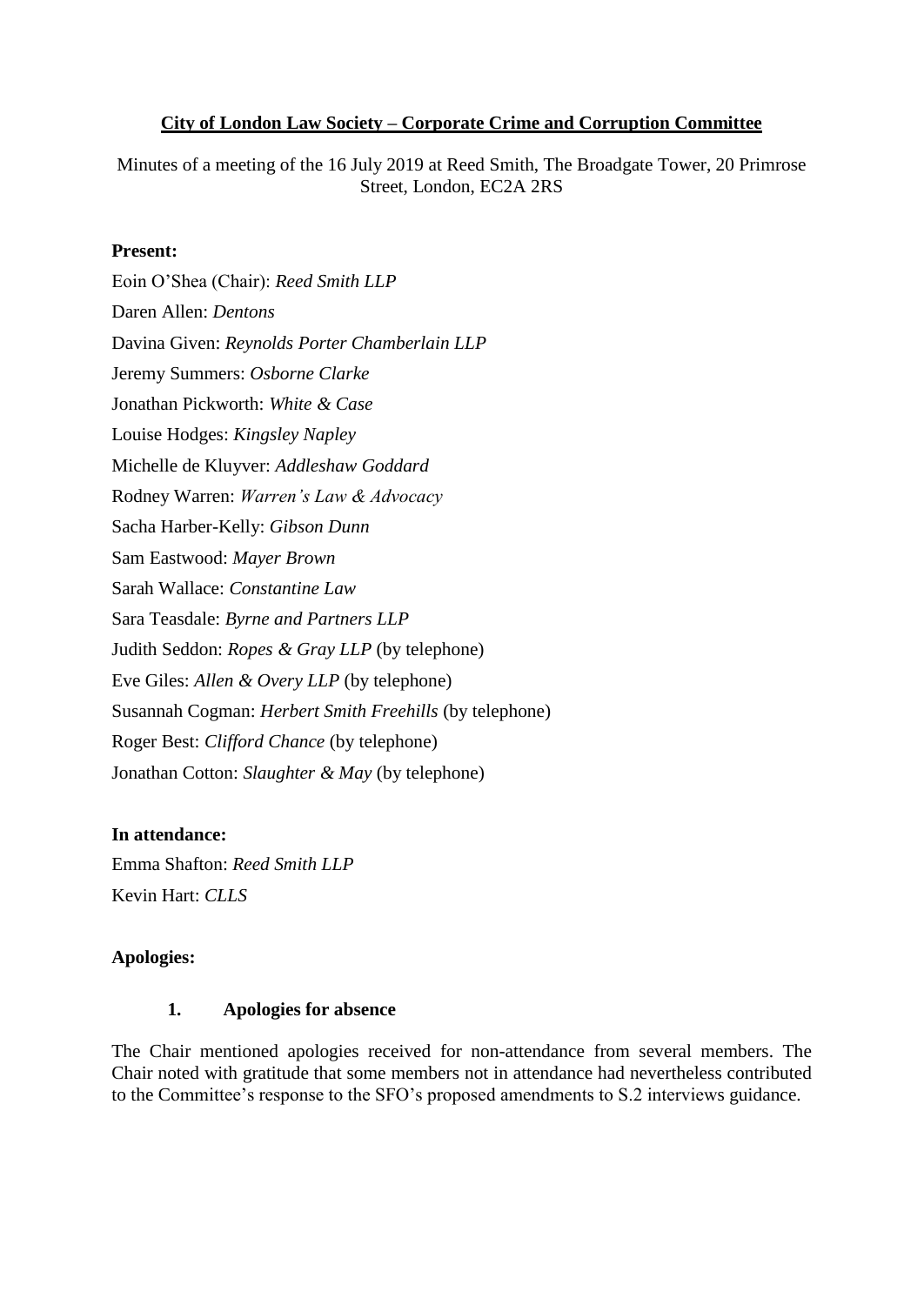## **2. Minutes of last meeting**

The Minutes of the last meeting (4 June 2019) were approved subject to the correction of one typographical error in section 4. The Chair directed that the Minutes be filed on the CLLS website 24 hours after the meeting, subject to Committee members sending any final comments on the draft.

## **3. SFO Consultation and S.2 Interviews & CLLS Response**

The Chair reported to the Committee on meetings with the SFO as part of informal discussions on the conduct of S.2 Interviews. There would be a further meeting with the SFO that afternoon.

The Committee were updated as to the view of the Fraud Lawyers Association (FLA).

The Committee discussed the draft paper circulated in the previous week in detail. Certain amendments were made to the draft. The Committee covered such topics as the effect of current practices on witnesses and the information which might be provided to the SFO as regards representation.

The Chair observed that neither he nor the Committee were the spokespersons, delegates or agents for any person or firm. The CLLS is a consultative discussion forum, which tries to assist policymakers from time to time.

The Chair indicated that he did not intend to provide the draft paper to the SFO until the next steps were clearer.

## **4. Privilege-Waivers and SFO approach to cooperation**

The Chair mentioned the forthcoming SFO guidance on corporate cooperation and in particular the issue of privilege waivers in the context of deferred prosecution agreements (DPA).

The Committee discussed the extent to which a waiver was now expected in order to demonstrate cooperation and the likely extent of the waivers.

The Chair mentioned his contact with the Law Society on this issue. If there is to be further consultation on this topic then CLLS should keep in touch and consider coordinating responses with the Law Society.

#### **5. Practice/Legal updates**

The Committee briefly discussed recent cases including the Serco Geographix DPA, the Euribor acquittal and outstanding European Arrest Warrants, the SFO decision to close the Unaoil investigation.